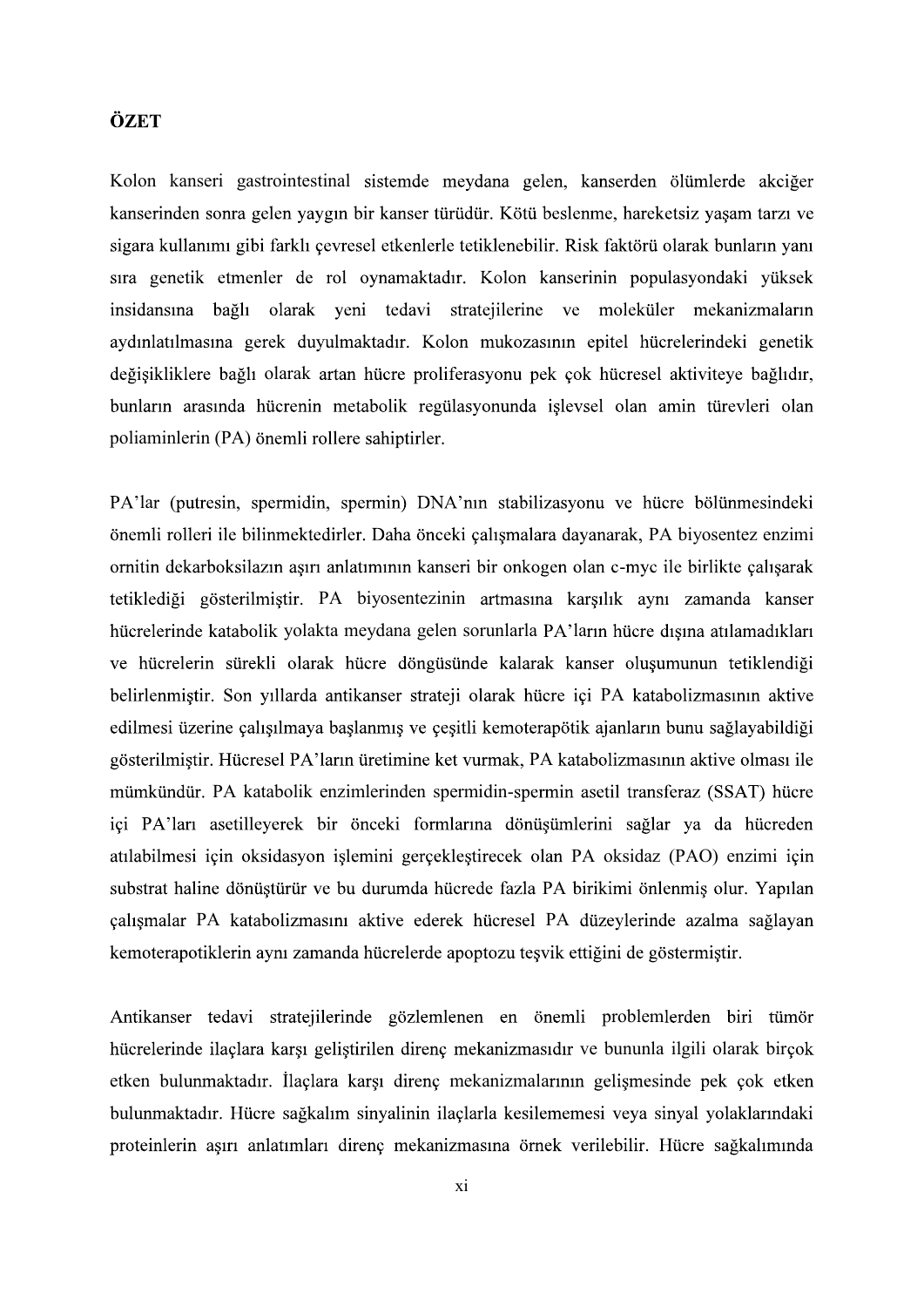görevli protein ailelerinden biri olan MAPK ailesi üyeleri, AP-1, c-Myc gibi transkripsiyon faktörleri aracılığı ile hücre bölünmesini tetiklemektedir. Bir diğer hücre sağkalım yolağı ise fosfotidilinositol-3 fosfat/ protein kinaz B (PI3K/AKT) yolakta farklı olarak normal şartlarda apoptotik hücre ölümünü tetikleyen ForkHead/Winged Helix Box Class O (FOXO) transkripsiyon faktörü ailesi inhibe edilmekte ve hücre bölünmesinde görevli hedef genlerin transkripsiyonu gerçeklesmektedir.

Epibrassinolid (EBR), bir bitki büyüme maddesi olan brassinosteroidlerin (BR) bir üyesi olup, bitkilerde büyümeyi teşvik etmektedir. EBR omurgalılarda bulunan ve büyümeyi teşvik eden steroid hormonlara benzerlik gösteren doğal bir polihidroksi steroiddir. Bitkilerde büyüme üzerine olan etkisi birçok çalışmada gösterilmekle beraber memeli hücreleri üzerine etkisi son villarda ele alınmaya baslanmıştır. 2008 Malikova ve ark. tarafından EBR'nin çesitli kanser hücre hatlarında çoğalmayı önleyici etkisinin varlığı ve hücre döngüsüne etki ederek apoptoz mekanizmasını baslattığı öne sürülmüstür.

Bu araştırma kapsamında EBR'nin farklı genomik özelliklere sahip HCT 116 ve HT 29 hücrelerinde mitokondri ve kaspazlara bağımlı apoptozu tetiklediği, bu süreçte farklı Bcl-2 ailesi üyeleri EBR'ye karşı cevap oluşturduğu gösterilmiştir. Ayrıca EBR'nin tetiklediği apoptozun PA katabolizması ile ilişkili olduğu her iki kolon kanseri hücre hattında da belirlenmistir. Ayrıca, EBR'nin, tümör hücrelerinde sağkalımı tetikleyen PI3K/AKT yolağını indirgeyerek, FOXO3a transkripsiyon faktörü aracılı ve Bim aktivitesi ile apoptozun tetiklendiği belirlenmiştir. Aynı zamanda MAPK yolağının da aktif olduğu ve PA metabolizmasında görevli ornitin dekarboksilaz (ODC) enziminin transkripsiyon faktörü c-Myc'in de indirgendiği gösterilmiştir. Son olarak EBR ile tetiklenen apoptozun p53-bağımsız gerçeklestiği belirlenmiştir.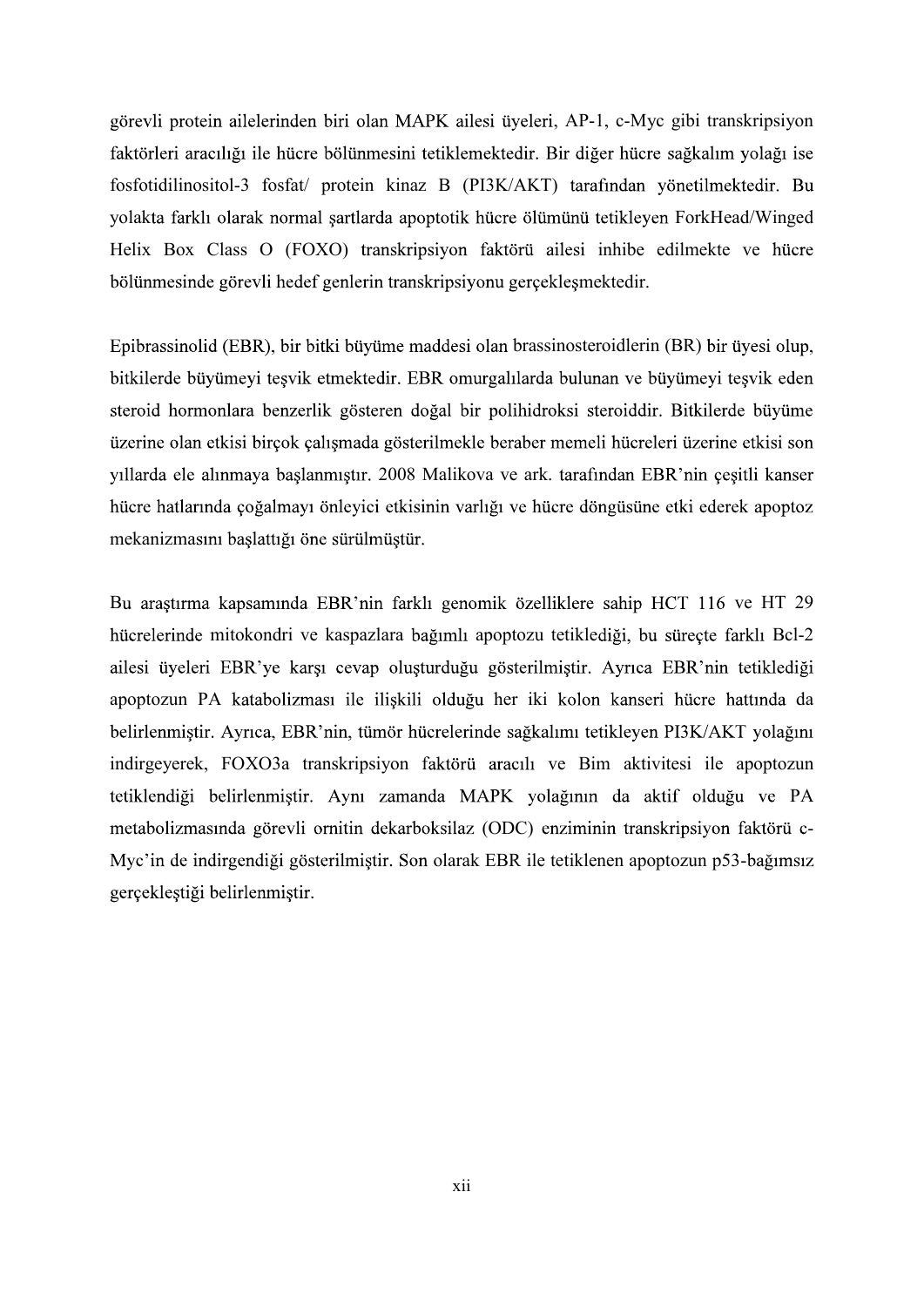## **SUMMARY**

Colon cancer at the gastrointestinal track system is the second most commonly death cause of cancer after the lung cancer. Malnutrition such as a high fat, alcohol or red meat intake, obesity, smoking, lack of physical exercise are major risk factors of colorectal cancer . Because of the high incidence of colon cancer in world population, it is necessary to develop new therapeutic strategies and to reveal the molecular mechanisms. Cell proliferation is increasing depending on the genetic modification in epithelial cells of colon mucosa and it is related with cellular activities such as amine derivative polyamines.

Polyamines (putrescine, spermidine, spermine) have important roles at DNA stabilization and cell division. Earlier studies have shown that over expression of the biosynthetic enzyme ornithine decarboxylase trigger the carcinogenesis, in collaboration with oncogene c-Myc. While polyamine biosynthesis is increasing in cancer cells, they cannot exclude from the cell because of the problems occurring at polyamine catabolic pathway and they stay within the cell and induce carcinogenesis. In recent years researchers trying to activate the intracellular polyamine catabolic pathway as an anticancer strategy and they showed that some chemotherapeutic agents can provide this. It is possible to inhibit the cellular polyamine production by activating their catabolism. One of the polyamine catabolic pathway enzyme spermidine-spermine acetyl transferase (SSAT) supply interconversion by acetylating polyamines and provide acetylated substrates to an other catabolic enzyme, polyamine oxidase (PAO), which is going to realize the oxidation procedure and exclude them from the cell; therefore inhibit the polyamine accumulation. Recent studies revealed that chemotherapeutics causing decrease in polyamine levels, by activating the polyamine catabolism, could also trigger apoptosis.

One of the problems of the anticancer theprapy strategies is acquired drug resistance mechanisms in tumor cells. There are several factors leading to resistance against drugs.

The disabilities of drug to inhibit cell survival signaling or overexpressions of survival factors could be stated as examples of acquired resistance. MAPK protein family is one of the major signalling pathways inducing cell survival and proliferation through transcription factors, like AP-1 or c-Myc. The other main survival pathway is driven by PI3K/AKT. This pathway transmits the cell proliferation signal by inhibiting FOXO transcription factor family members